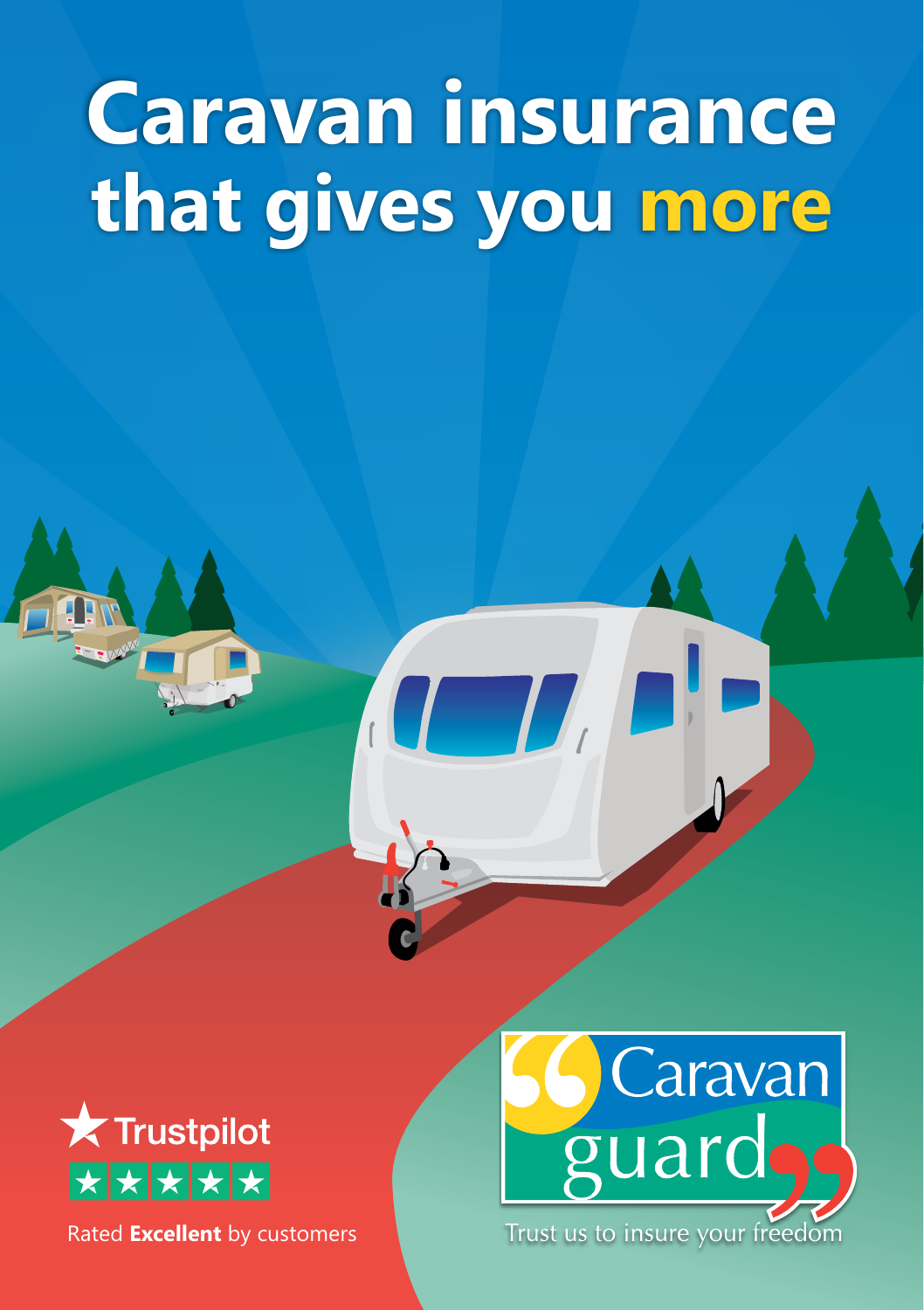### **More cover**

Caravan Guard's plain English insurance policy comes with the reassurance of extensive cover backed by a leading UK insurer.





\*Please check [www.gov.uk](https://www.gov.uk) for European travel rules. This is a brief summary of the policy cover. For further details, a policy summary or a specimen policy, please contact us or visit [www.caravanguard.co.uk](https://www.caravanguard.co.uk) . Benefits are subject to terms and conditions, cover level and underwriting criteria.

#### Get **more** today... **[01422 396 777](tel:01422396777)**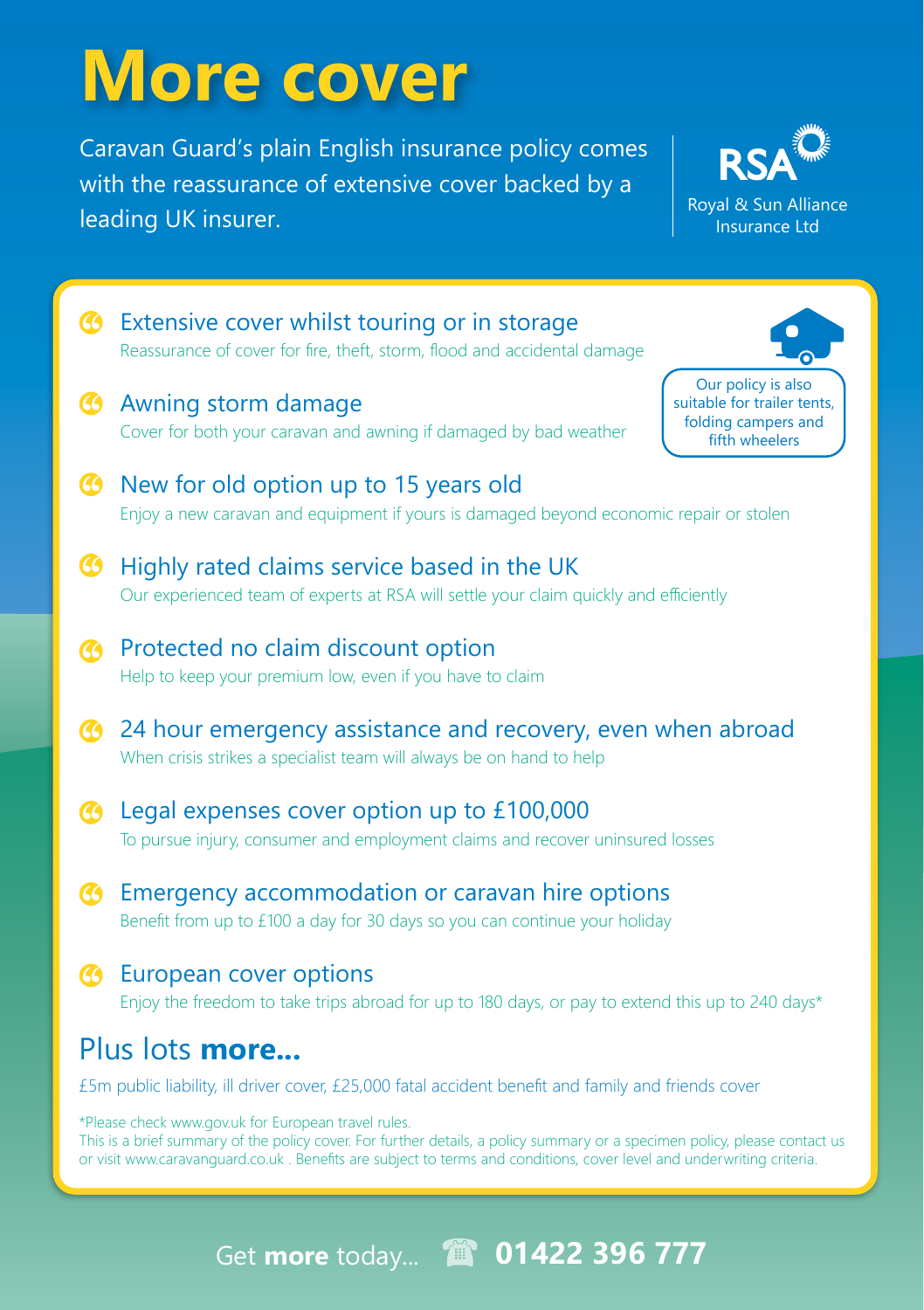## **More service**

We've been recognised for excellence at major awards. Our expert advisers are on hand seven days a week to help you.



#### **Don't take our word for it!**



OWEN GRIFFITHS



Rated **Excellent** by customers

Rated **#1** for service and value

review centre

Read what our customers say at [trustpilot.com](https://uk.trustpilot.com/review/www.caravanguard.co.uk) and [reviewcentre.com](https://www.reviewcentre.com/reviews153371.html)

### **More value**

★★★★★

At Caravan Guard we offer many discounts to reward careful owners.

- O Up to 10% for owners over 30
- **◆** Up to 25% no claim discount
- **◆ 15% approved tracking device**
- O Up to 15% secure storage discount
- 10% off for axle wheel locks
- ◆ 10% for CaSSOA Silver/Gold storage
- 5% alarm discount
- ◆ 5% electronic anti-snaking device

Up to 5% security marking 5% VIN Chip Plus *or* ● 2.5% Other security marking

- S% tyre safety
	- Tyron bands *or*
	- Tyre pressure monitors *or*
	- **Tyre sealant**
- **5% caravan reversing aid** 
	- Reversing cameras *or*
	- **Reversing sensors**

For a list of approved tracking devices, visit [www.caravanguard.co.uk/tracking](https://www.caravanguard.co.uk/touring-caravan-insurance/tracking-devices.php)